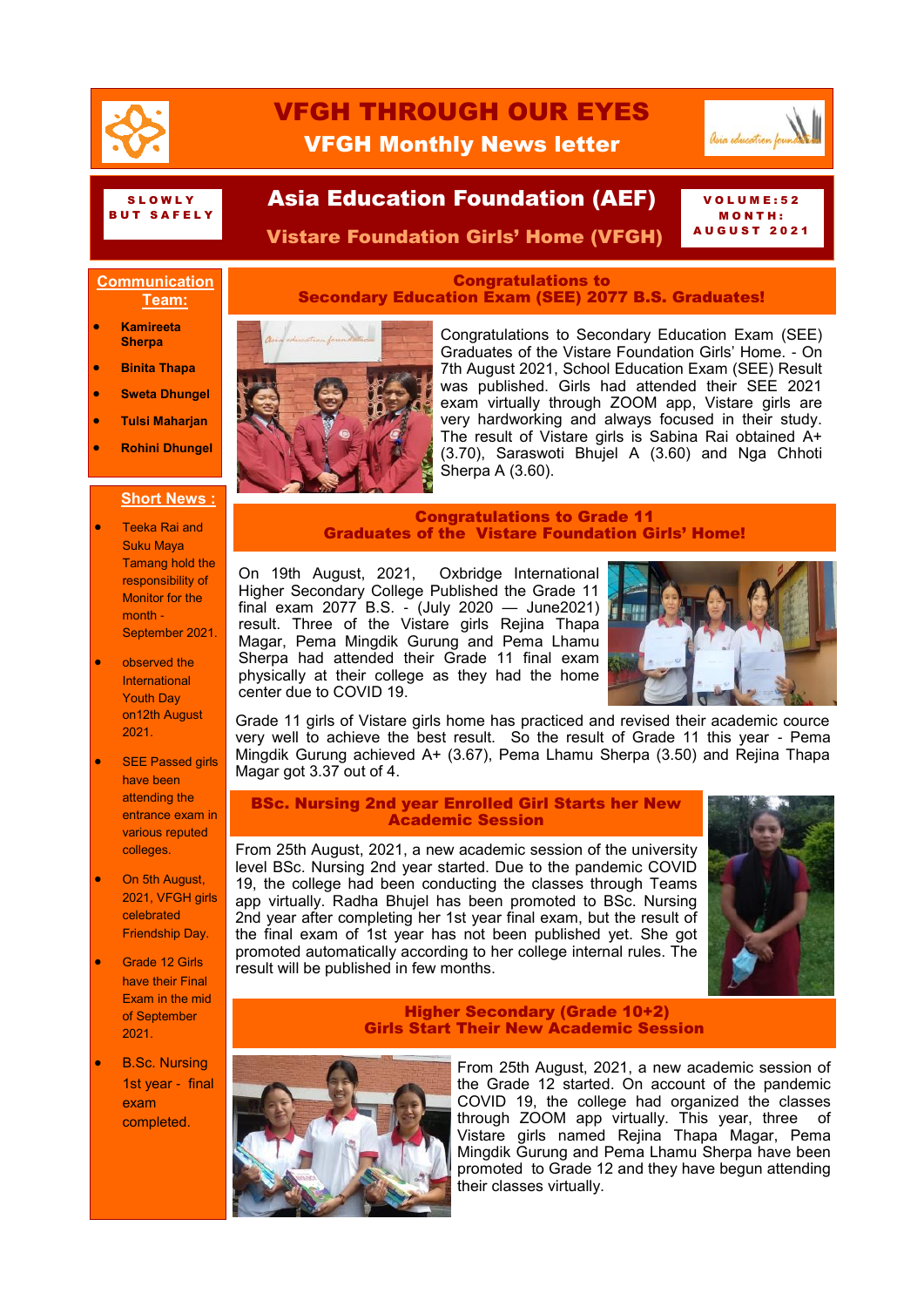## Experience as the Monitor of August 2021 PAGE :



**Binita Thapa:** This is not my first time being a monitor, therefore, I tried my best to lead the month of August along with Kamireeta. I taught her what I knew and I learnt a lot from her, too. In the difficult situations, we consulted each other and tried to find peace. We cooperated throughout the month and were successful. As there is always space for improvement, I will try to do even better next time and bring positive changes in my habit. At last, I would like to express my deepest gratitude towards Vistare home for providing such an incredible platform to build up our confidence.

**Kami Rita Sherpa:** This month of August, I became the monitor. This is my first time becoming a monitor and it was really new for me experiencing things being monitor of the month. The girls were co-operative and the month went smoothly. There were stages when difficult situations came while handling all the girls but in the course of time, I learned to handle it and I am very thankful towards Vistare family for making me capable of things that didn't even exist within me. So, I am very grateful towards all the Vistare families.



#### In Charge of Good Saturday Program - August 2021 - Swastika Gurung & Nga Chhoti Sherpa

For the month of August, we (Swastika and Nga Chhoti) were the good Saturday program hosts for the month. It was very interesting to conduct the program for the whole month. As the month was decided as a poetry month, in the first week each of the girls performed simple poems in English and Nepali among which ten were selected for the second round.





In the second round, ten girls recited poems, from which 7 of the girls were selected for third round . In the final round, 5 of the girls were selected in which each of them gave incredible performance. During the month, we decorated the hall and had fun conducting the program. The program was run smoothly and excitingly.

In all, everything went incredibly and beyond what we had expected. We would like to express our heartfelt gratitude to Vistare Home and the Management team for such fun responsibility. We learnt many things and built up our confidence as well. We hope to get such responsibility in the coming days.



Pema Lhamu Sherpa — Good Saturday Program Best Performer of the Month August 2021

Winning something is never a cup of tea because if you want to achieve something, then you must plan and work in the same way. So, I had planned to win and I also worked in the same way but there were huge competitions among each other. It wasn't as easy as expected. All the candidates for the finale were masterminded. But, the collection of the genius competitors made me focus myself in my own abilities and own creation.





So, when I heard my name after "the winner is", I was so happy and much more I felt strongly blessed and thankful. All these were possible because of Vistare Management team and all the sisters. I am very thankful for choosing and believing in my abilities and more for the warm encouragement, it means a lot.

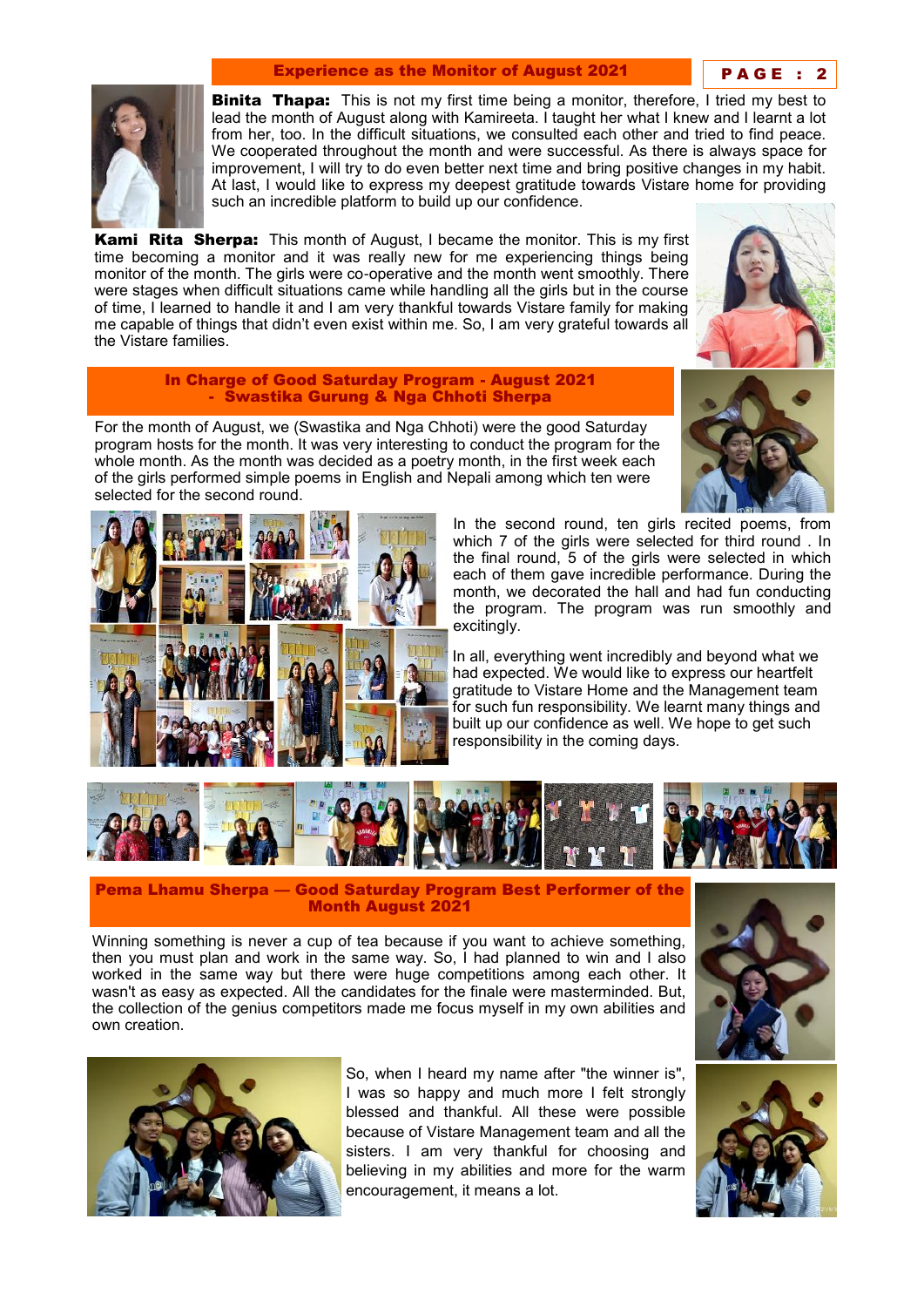

Radha Bhujel — Best specific Duty Holder - August 2021- (First Aid Box Incharge and surrounding Cleaning Incharge ):

For the entire month of August 2021, I was the In charge of First Aid Box medicine and home surrounding cleaning. Coming to the point, being First Aid Box In charge has truly helped in my study. The most important thing is that I got an opportunity to learn and study on different drugs through which I know what drugs do. Secondly, I learnt about a variety of drug names which were new to me along with their uses, their contradiction, their doses, and their frequency. To be honest, I cultivated the habit of giving medicine to the prescribed girls on time and I am extremely glad to develop this habit in me which will surely help me in days to come. Lastly, I have a beautiful experience and this will be forever with me and is special to me. I express my heartfelt gratitude to the entire Vistare management for the space. I can't wait to do my best in the coming days.



Vistare Senior girls visited Budhanilkantha Statue located at Narayanthan !

After the long lock down, Bachelor level and Grade 12 final year girls visited Narayanthan Temple located at Budhanilkantha Kathmandu on 24th August. Few of the girls had already visited the place but for few of them it was really new experience. During the visit, they observed the Lakhe Dance shown by the local people of Narayanthan temple.



Firstly, they entered the temple premises, went round the temple three times, worshipped and observed its vicinity. They captured the moments of their visit in the camera . They were excited to see the Budhanikantha statue and happy to see the Lakhe naach first time. The environment was peaceful and they enjoyed every moment there. After visiting Narayanthan (Budhanilkantha ) they had a walk around and enjoyed the nature. Then while returning, they stopped at local khaja store and enjoyed eating hot typically Nepali food Samosa, Jeri, Pakoda with spicy pickles. They enjoyed the day a lot and enjoyed getting cool air in Narayanthan Temple and clicking photos.

Handicraft Workshop & Exhibition - August 2021

Handicraft is one of the activities to do self learning in the Vistare Foundation Girls' Home. Handicraft lesson refers to making the different beautiful stuffs each month. August months is the month to reuse the blank or scratched CD to make the varieties of beautiful cd stuffs. Girls In charge and all the girls did very well to complete the month by attending the handicraft class according to their week routine in the month of August 2021. Here are a few words of experiences shared by Handicraft In charge of August 2021.





Suku Maya Tamang - Handicraft In Charge of August 2021



―To have much learning, to be skillful in handicraft, well-trained in discipline, and to be of good speech - this is the greatest blessing.‖ Handicraft is the activity involved in making handmade objects. I was in In charge for the month August, 2021. First day, I planned to involve them in different things related to unwanted CDs. I collected different ideas from different people and I sent via mail to everyone. Some of them asked for help to do things. It was really hard to work with CDs, nevertheless, we did our best. Everyone had been busy helping each other work.

My thanks go to the Vistare Team for giving such a golden opportunity to explore new ideas in the big mass.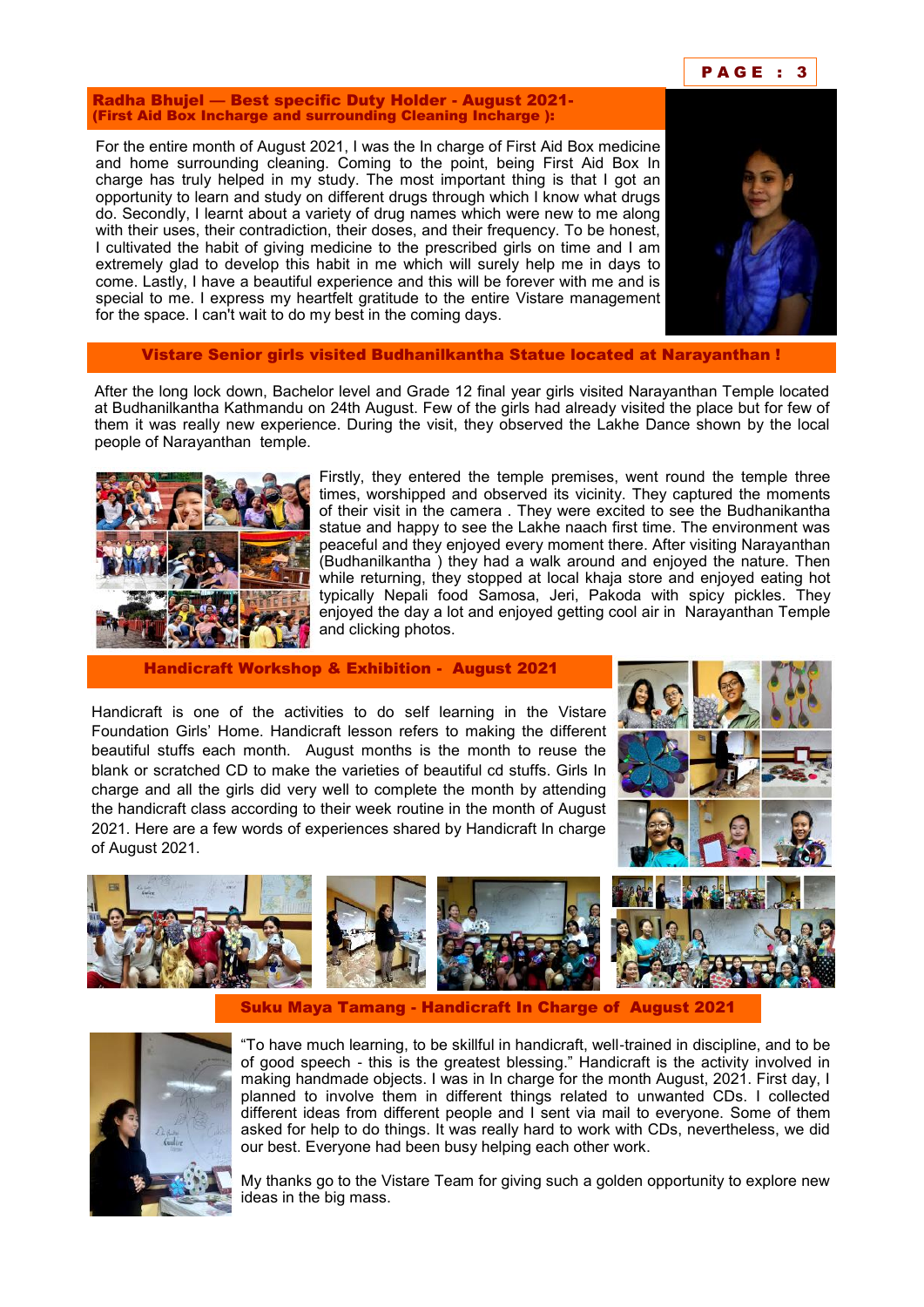#### P A G E : 4

#### Traditional and Cultural Knowledge being Nepali Daughter

Culture and cultural rituals of the people of Nepal are indispensable part of their life. The culture that they carry along in the life is their identity. Nepal is well known for solidarity and harmony of its people despite the diversified cast and creeds. At Vistare, the girls are exposed to such culture and cultural aspects along with the regular home activities. Each minor to major feast and festival has their own historical, cultural and socioeconomical value. In order to learn and respect that fact, every girl of VFGH is involved in observing the festivals and activities regardless of the culture and religion they follow.



**Here are a few glimpses of some festivals and activities done during the month of August:**



## Happy Nag Panchami:

On 13th August, Vistare Celebrated the Nag panchami. On this day, Nepali people worship snake gods, also called the Nagas during Nag Panchami. In the ancient time, Nagas halted rain from pouring over Nepal. The king of that time also happened to be a Tantric and so he used his power to make Nagas let go of rain. The king succeeded in doing so but he also honoured the majestic power of Nagas by turning the day of victory into a festive occasion of Nag Panchami.

At Nag Panchami, lilke other Nepali devotees, Vistare Home also put a picture of Naga high above its doorway and performed puja with necessary puja items. Offerings in the form of food are left in the yards and paddies for snakes.



Naga temples in the valley at Nagpokhari, Taudaha and Nagdaha are thronged with devotees on this day.



## Happy Rakshya Bandhan:

On 22nd August Vistare Celebrated the Rakshya Bandhan. Janai Purnima is the festival in which Hindus renew their sacred thread. The holy thread given to the Hindu men during their bratabandha (ritual of ascending into manhood), is changed on this day by performing specific rituals with the help of a pundit. The women and children tie a sacred thread around their wrist in this festival, believing that it would protect them from evil. It is also a common tradition for girls to put rakhi on the wrists of their brothers in this festival. The brothers, in turn, give gifts to their sisters. Vistare Home also celebrated the festival by greeting offered with the priest worshipped thread and tika. They had sweets and money offered from Vistare Foundation Girls' Home Management team.

#### Happy Shree Krishna Janmasthami - 30th August 2021

Love and happiness are the greatest enemies of the ego. Where there is joy, there cannot be ego. That is why there is a war between ego and love. The ego melts when love dawns within.





The birthday of Lord Krishna is celebrated as Krishna Ashtami. Krishna, the darkskinned god revered as a manifestation of Lord Vishnu, who taught warrior Arjuna the value of Karma in the Bhagwad Gita, was born at midnight on the eighth day of the dark moon of August which is known as Ashtami. To celebrate the birthday of this popular Hindu god, devotees flock to Krishna temples all over Nepal. Kathmandu Valley's Krishna Mandir in Patan Durbar Square is the center of celebrations and is thronged by a large number of devotees who gather at night to pay homage beyond mid-night. Even during the day, hordes of devotees visit the temple to pray and make offerings. VFGH family also entertained the day by remembering the Lord Krishna and few of the girls visit Krishna temple located at Patan Durbar Square.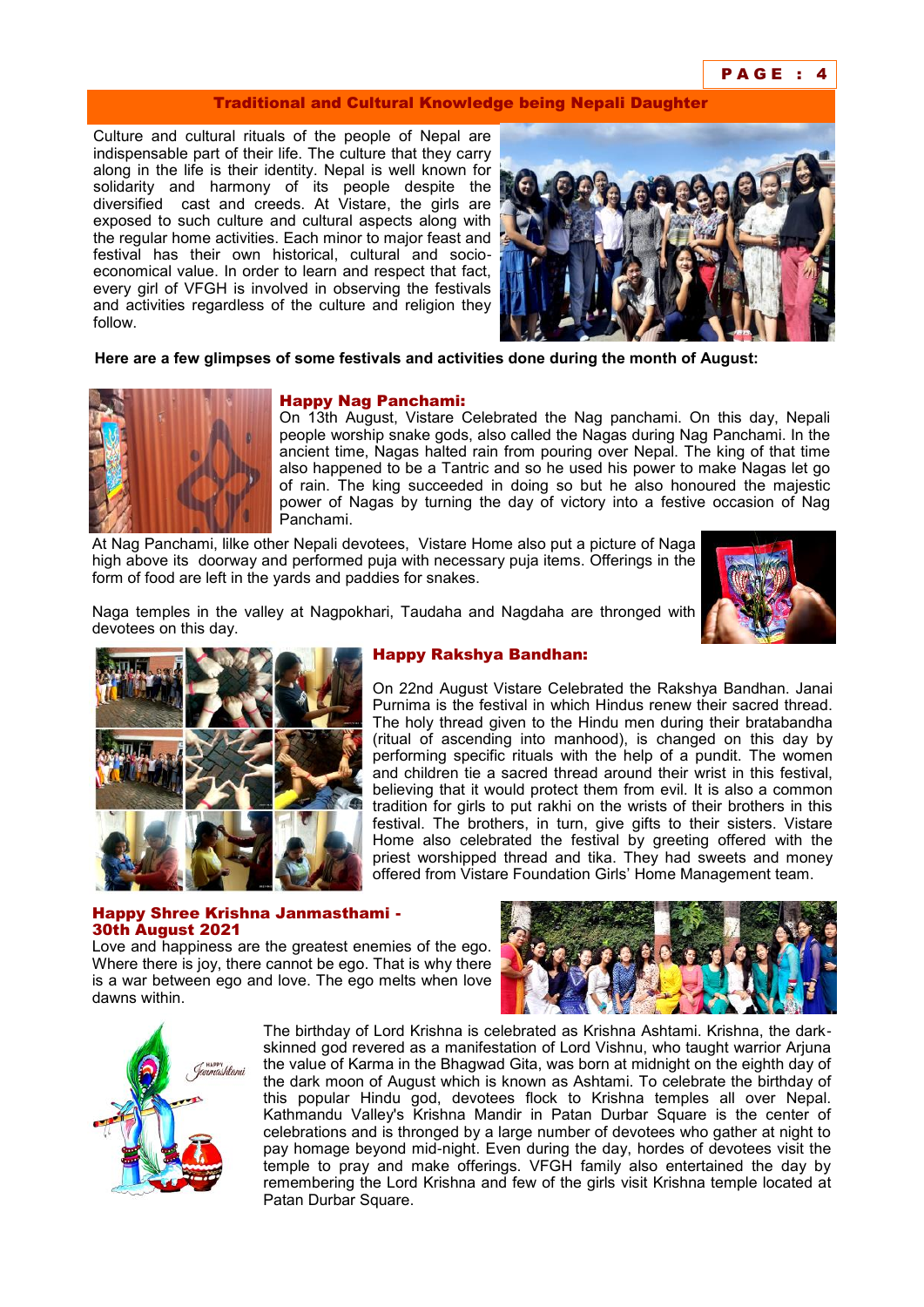

#### Best speech of the month Time Management (Binita Thapa)

Time and tide waits for none. Once gone is gone, just like a flowing river. It neither has a beginning nor has an ending. It is a never ending process. Time is free, it goes and goes. It neither waits for someone to blink nor to succeed. Therefore, time management is one of the qualitative aspects that help to become a better human and to live a happy life. The bad news is time flies and the good news is you are the pilot. Therefore, it is crucial to move along with the flow of time. It is certain that one should learn how to manage time in order to manage their life. One should be very conscious of the importance of milliseconds. Time management these days has become one of the most discussed topics among the pupils. It is futile to talk about year, month, week, day, hour and a minute because even a millisecond matters a lot.

There is a famous saying which I always strongly believe in. To realize the value of one year, ask a student who failed a grade. To realize the value of a month, ask a mother who gave birth to a premature baby. To realize the value of 1 week, ask the editor of a newspaper. To realize the value of one day, ask the person who was born on February 29th. To realize the value of one hour, ask the lovers who are waiting to meet. To realize the value of one minute, ask a person who missed the train. To realize the one second, ask the person who just avoided an accident.



To realize the value of one millisecond, ask the person who won a silver medal in Olympics. Hence, time isn't a thing to let it go in vain rather it is a phase to develop yourself into a legendary one. Actually, time is our friend forever who walks, with us in each and every step of our life. As our life is like a roller coaster, it stays by our side throughout the ups and downs. It obviously takes away the clouds and brings the sunny day. Therefore, to utilize it, it is us who need to learn how to manage it. If we only know the perfect way to manage time, then nothing can stop us from having a prosperous life.

The ability of time management paves the right path. It can reduce various diseases like anxiety and stress, too.



## Drawing and its interpretation of the month by Kamala Rai

This is the sketch of Kim Seok Jin also known by his stage name Jin, is a south Korean singer and songwriter and he has been a member of BTS since June 2013. Besides singing, he is a great cook and plays piano and guitar too. Regardless of these, he is also a great philanthropist. He is referred to as a "World Wide Handsome" by himself and also his fans are known as ARMY. He is humble, kind and funny. His life motto is "Let's Live Freely".



#### Vistare Immunized Against COVID 19

All the staff of the organization received the COVID –19 Vaccine. Out of Sixteen Vistare residential girls, the girls who are above 18 years were also vaccinated during the month of August 2021. Vero Cell and Johnson & Johnson were the vaccines Vistare staff and girls received as administered by the Government of Nepal.